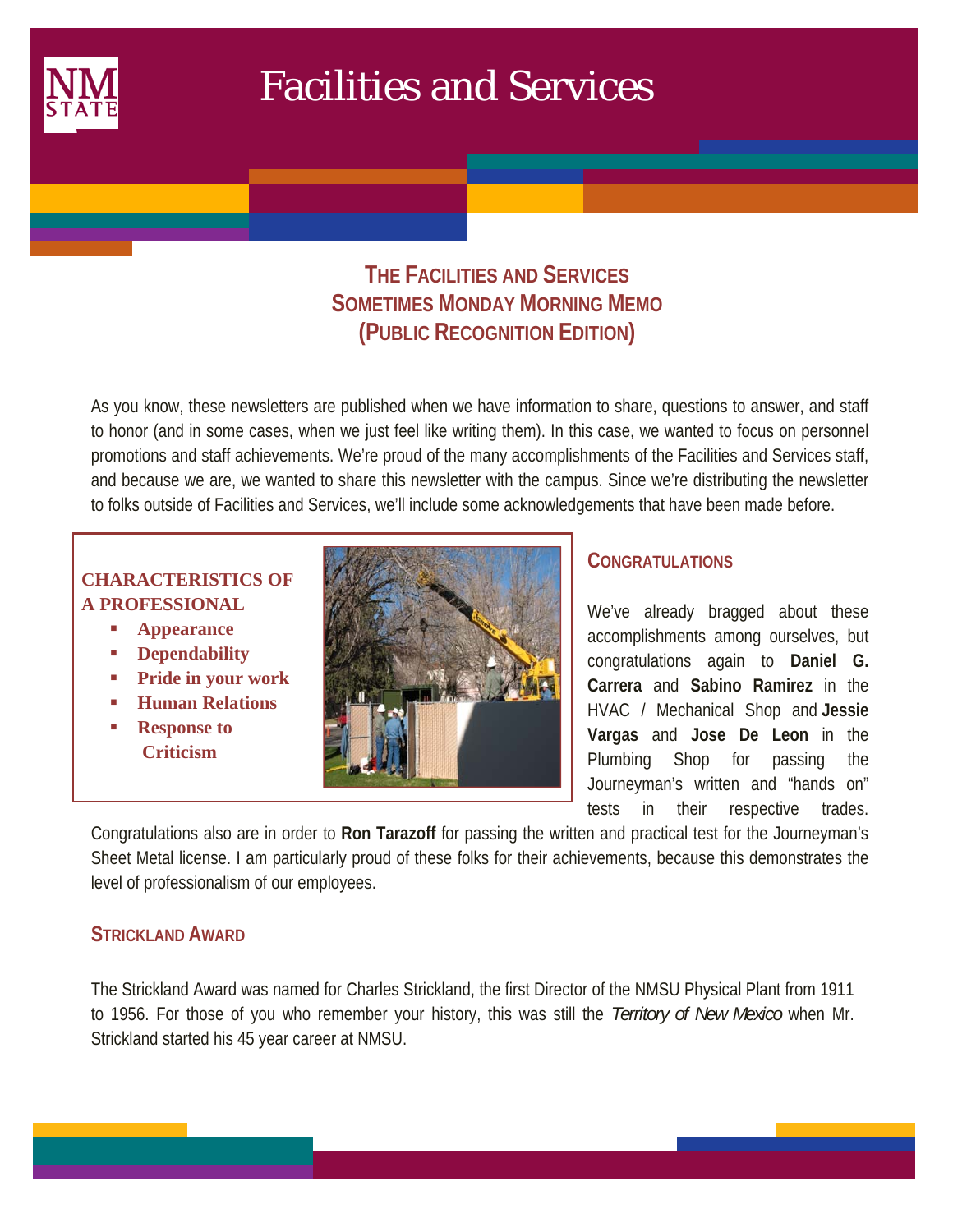Because of the consolidation, we wanted each of the major units in Facilities and Services to be represented this year, and we are proud to announce the four winners of the Strickland Award for 2010: from Environmental Health and Safety, we recognize **Drew Kaczmarek** for his work on the Green-House Gas Inventory and for his partnership and teamwork with the staff at the Central Utility Plant. From Facilities Operations, the award winner is **Paul Ponce** for his ability to communicate and balance the needs of his staff with budget reductions and the many new initiatives in Facilities and Services. **Ray Perez** was selected from Project Development and Engineering for his "can do" attitude in the face of the many challenges at the Carlsbad Allied Health Facility, and from Facilities Administration we recognize **Maria Gover**, who brings a positive attitude to work every day and a willingness to do anything that's asked of her.

#### **BUDGET AND POSITIONS**

As you know, after holding back many approved positions because of the budget uncertainties, we have released a number of vacant positions for posting. Besides needing the help, there were potential in-house candidates for many of these positions and we wanted to be able to reward performance by providing an opportunity for advancement where possible. I'm pleased to announce that **David Coon** was selected as an Electrician III and **Florentino Rivera** was promoted to a Groundskeeper Supervisor I.

Also, after a painstaking selection process (they are engineers, after all) **Dale Harrell** was promoted to Lead Engineer. Dr. Harrell has fifteen years of industrial experience, including seven years for a Mobile, Alabama design and build firm with emphasis in industrial design and project management; three years as a consultant for EDSA, a power systems software company; one year at White Sends Test Facility as an M&O and design engineer; and one and a half years at New Mexico State University as an electrical systems engineer. His power systems background also includes 12 years of teaching courses in power systems analysis, distribution, and protection and relaying at New Mexico State University (1996 through 2002), the University of West Florida (2002 through 2006), and at Montana Tech of the University of Montana (2007 through 2008).

**Alex Montoya** passed the Journeyman Gas and Journeyman Plumber written and practical exams and has been promoted to Plumbing Assistant Supervisor, which provides Ralph Lucero, Sr. with some much needed extra help.

A promotion is not simply based on years of service and we will always hire the most qualified candidate for any position. If you apply for a position and someone else is selected, we will be glad to provide a detailed explanation of those steps that you can take to be ready when the next opportunity becomes available (in fact, we owe that to



2011.03.07 PAGE | **2**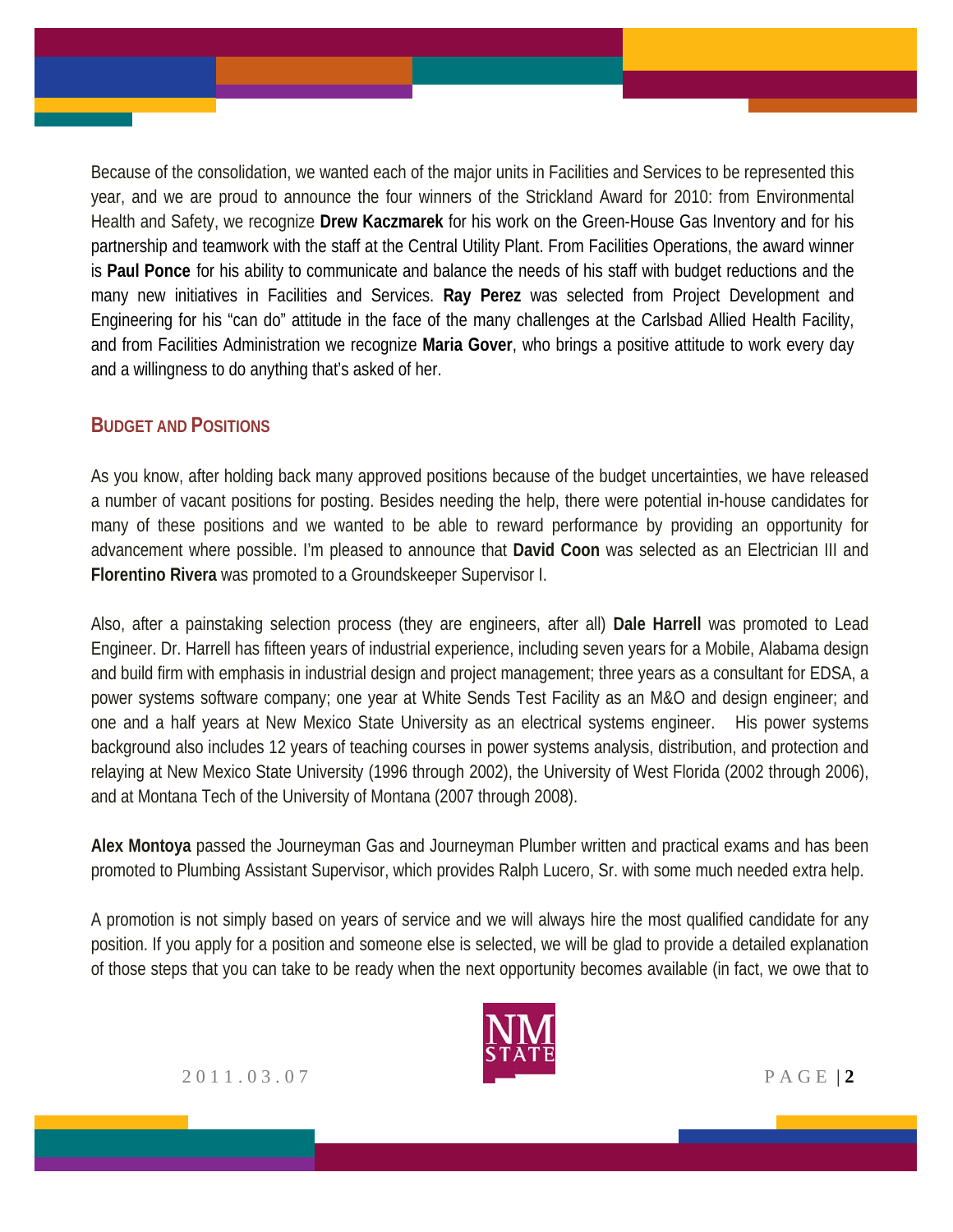all employees). We appreciate anyone who has a desire to improve and we will do what we can to help you advance if you are interested in doing so.

We have also filled some positions with people new to NMSU but not to Higher Education.

**Scott McLean** joined Facilities and Services as a Design Project Manager in January. Mr. McLean worked for the University of Northern Colorado (UNC) in Greeley, CO for the past 22 years as a Senior Construction Project Manager and as the Manager of the Planning and Construction Department from 2005 – 2010 prior to joining Facilities and Services at NMSU. He has an Associate's Degree in Applied Science / Solar Energy Technology from the Community College of Denver and prior to UNC, Mr. McLean worked for a general contractor in the private sector as an estimator, field engineer, and project manager. In total, Mr. McLean has worked in the construction industry for 38 years and was also employed in the renewable energy field during the early 1980's.

**Kellie Camilli** joined Facilities and Services in December and manages the office as well as just generally keeping us out of trouble. Prior to joining NMSU, Kellie was a Budget Analyst / Accountant II at College Invest in Denver, Colorado.



**John Shen** will be joining Facilities and Services in April as the Mechanical, Electrical, and Plumbing (MEP) Director and will oversee those three shops along with the operation of the Central Plant. John has worked in the building maintenance industry for 24 years. He has a Bachelor's Degree in Applied Arts and Science from the University of North Texas and an Associate's Degree in Applied Science for Air Conditioning and Refrigeration Technology from Tarrant County Junior College. He has worked for the UNT

Health Science Center and the University of North Texas for a total of 16 years, and prior to joining NMSU was the Manager of Energy and Utilities at the University of North Texas Health Science Center.

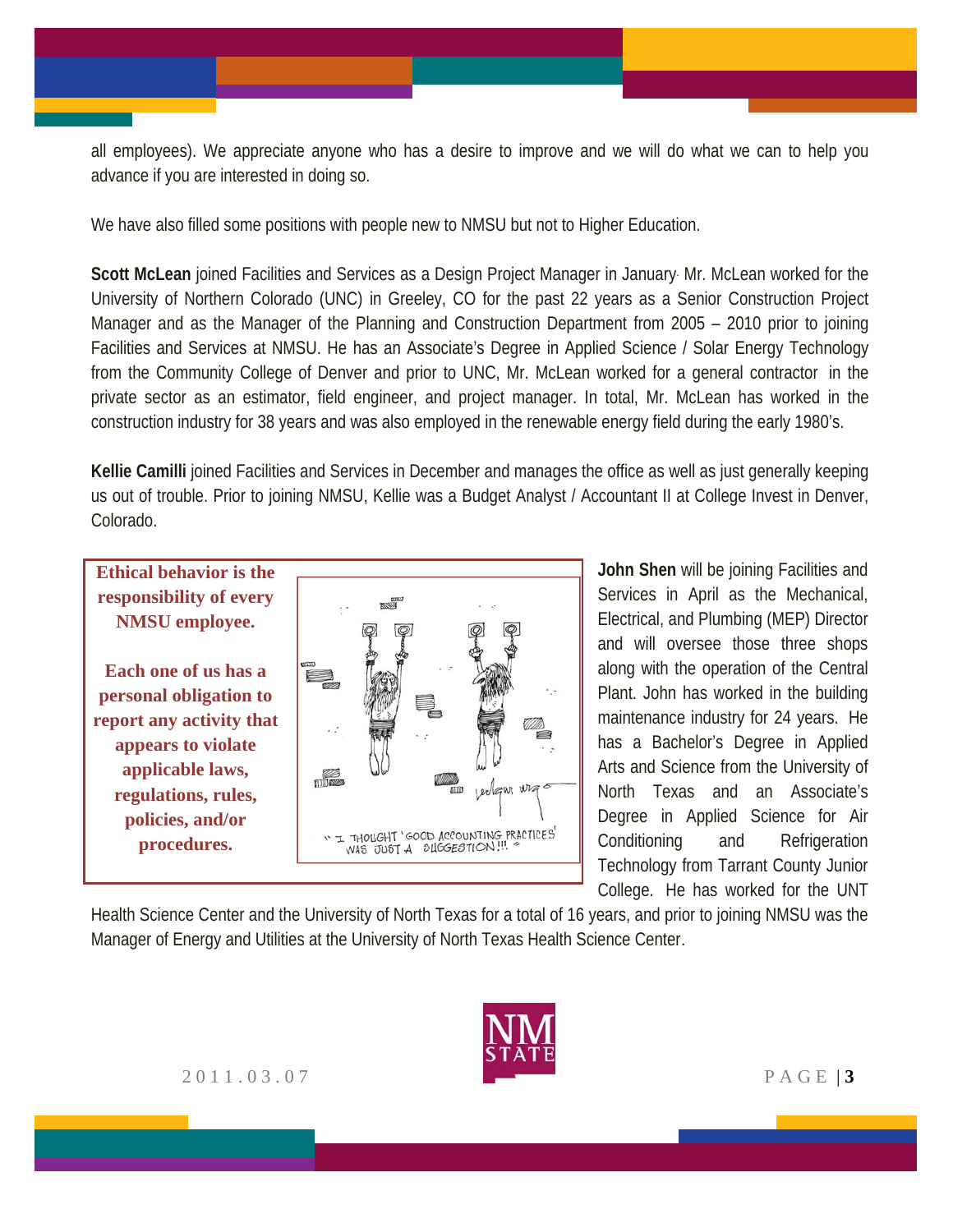# **APPA SUPERVISOR'S TOOLKIT**



NMSU hosted the APPA Supervisor's Toolkit from February 21 – 24 at the Golf Course Conference Center. There were 41 attendees from UTEP, UNM, NMSU-Carlsbad, NMSU Ag Science, NMSU Housing / Auxiliaries / Corbett as well as from NMSU Facilities and Services.

Those attending from NMSU Housing were **John Baeza**, **Alex Barrera**, **Richard Legarreta**, and **Sam Villegas**. **Brian Stephens** came from NMSU-Carlsbad, and **Luis Vasquez** attended from the Corbett Student Union. **Bea Pacheco** came from Environmental Health and

Safety, and **Tracey Carillo** and **Mark Pacheco** attended from the Agricultural Science Centers. Project Development and Engineering was represented by **Alton Looney** and **Greg Walke**, and the attendees from Facilities Operations were **Andy Gonzales**, **Jorge Dominguez**, **Michael Herrera**, **Michael Luchau**, **Fernando Ortega**, **Isaac Paz**, and **Lorraine Silva**.

In addition, **Robert Segreto** and **Florentino Rivera** recently attended the APPA Supervisor's Toolkit at the CAPPA Technology Conference in San Antonio.

# **MERCER II**

Some of you requested a review of the titles in Mercer II, and there was one request to take another look at the classification. While there many questions at first about Mercer II, I believe that most of them have been answered at this point – but if you still have questions, please let us know. The answers to many questions may be found on the HRS website: http://salarystudy.nmsu.edu/

Incidentally, 65 of 273 people in the Office of Facilities and Services received increases totaling \$87,768.

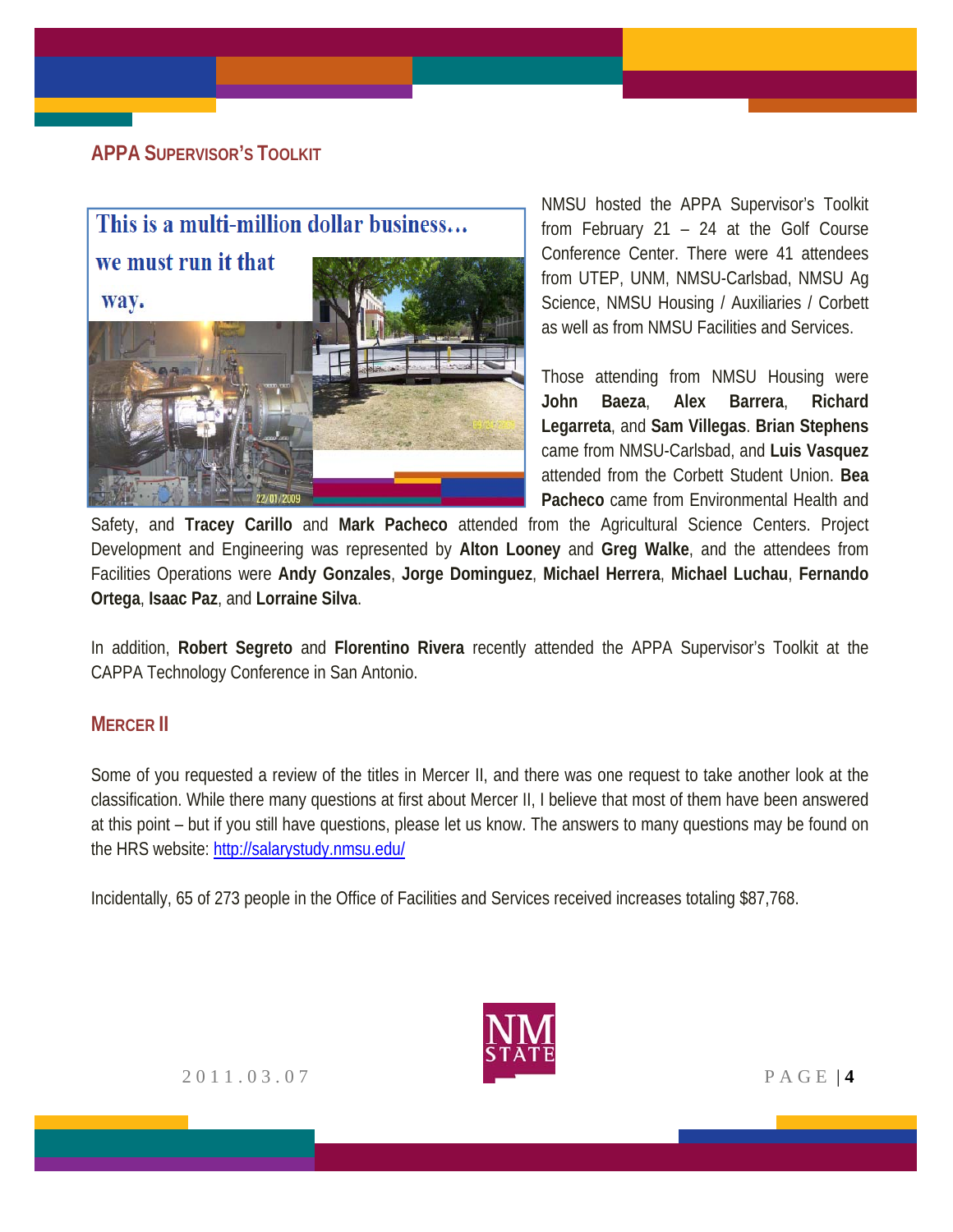# **REORGANIZATION / RENAME**

**Katrina Doolittle** agreed to chair the Internal Advisory Committee, and their first assignment was to look at our organization name and / or unit names. We are a large, complex organization with working units for both capital and maintenance projects, facility operations, campus master planning, sustainability, environmental health and safety, and business and accounting.

Their first recommendation for the division name was to drop the "Office of" from the "Office of Facilities and Services". The other was to suggest this Mission Statement:

#### **EFFICIENTLY PROVIDE A SAFE, WELL MAINTAINED AND ENVIRONMENTALLY SUSTAINABLE UNIVERSITY COMMUNITY**

We would appreciate it if you would provide me or any of the Internal Advisory Team members with feedback.

Incidentally, the Internal Advisory Team will become a permanent committee as part of our Continuous Quality Improvement (CQI) initiative. If you're interested in serving, please let Katrina Doolittle know.

### **ON THE SUBJECT OF CONTINUOUS IMPROVEMENT**

The Facilities and Services 2010 Customer Satisfaction Survey is posted on the Facilities and Services website. To those of you who let us know what a great job the Facilities and Services staff is doing, we'd like to say, "THANK YOU!" On the other hand, some of you blasted us for missing the mark, and we'd like to say "THANK YOU" for that as well. We're doing our best to improve and live up to your expectations, and we can't do that unless you tell us.

http://www.ofs.nmsu.edu/Webdocs/CustomerServiceSurvey\_2010.pdf

### **TITLES**

Most all of us received new or re-worded titles as a result of Mercer II. Once we settle on the organization and unit names, we'll have new business cards printed for those who use them.

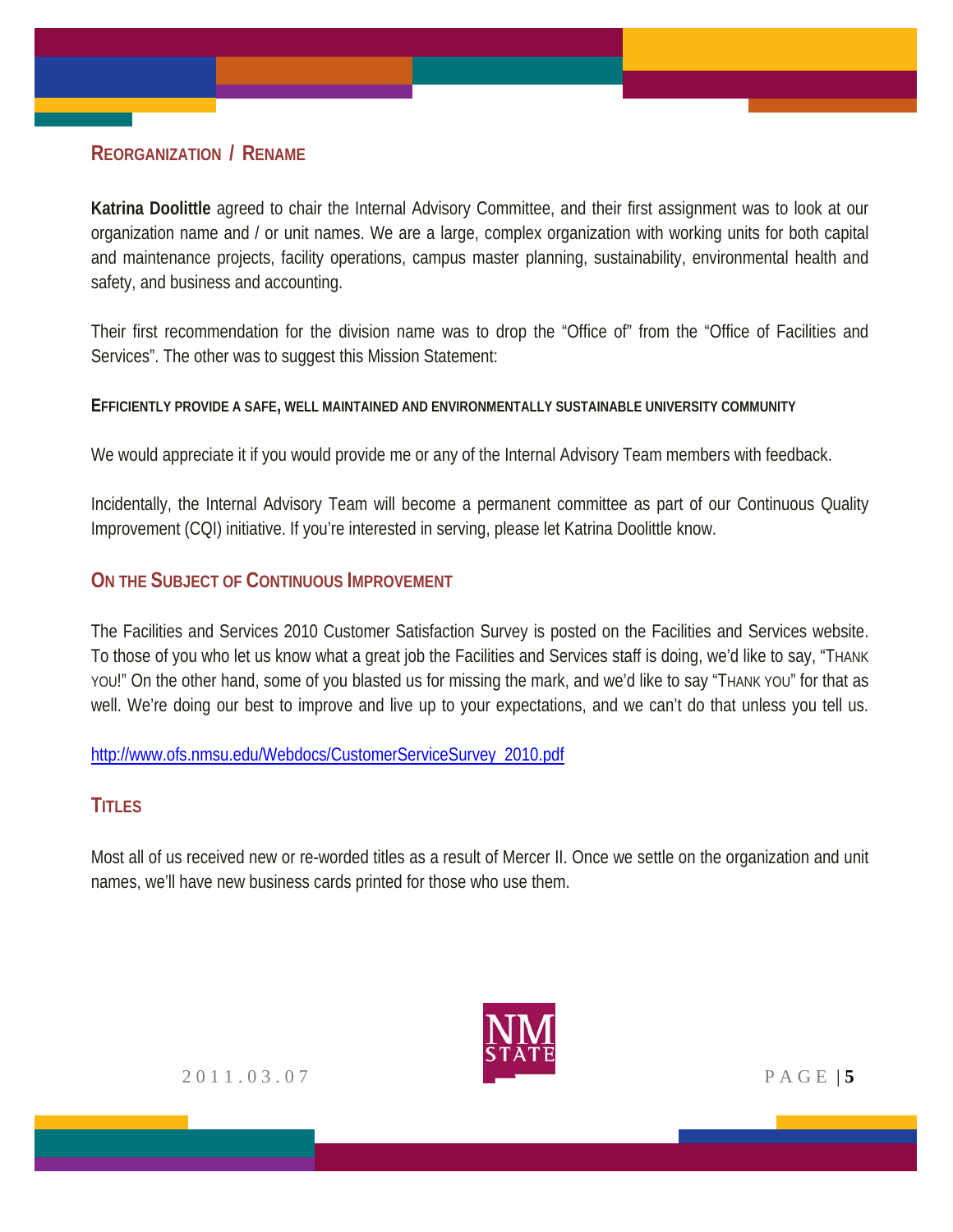I have a request to make: if you use an email signature, please make sure that the title matches the new Mercer II title, and also make sure that this standard Administration and Finance "close" is at the bottom:

#### *ATTENTION:*

*This message and all its attachments may contain information that is confidential and privileged. It is for the sole use of the intended recipient(s). Any unauthorized review, use, disclosure or distribution is prohibited. If you received this message in error, please notify the sender by reply e-mail and delete the message immediately.*

**Please consider the environment before printing this email**.

If you don't know how to do this, let us know and we'll send someone around to help.

#### **DEPARTMENTAL MEETINGS**

I am always willing to answer any questions that people have, and if you would like for me to attend your shop or unit meeting to answer questions, just let me know and I will be glad to do so.

#### **SPEAKING OF THAT WEATHER**



We only have one picture of the weather event, as most of us were too busy to operate the camera.

We do have pictures of the maintenance that our sparktricians did over the winter break, and we thought we'd share those instead:





2011.03.07 PAGE | **6**